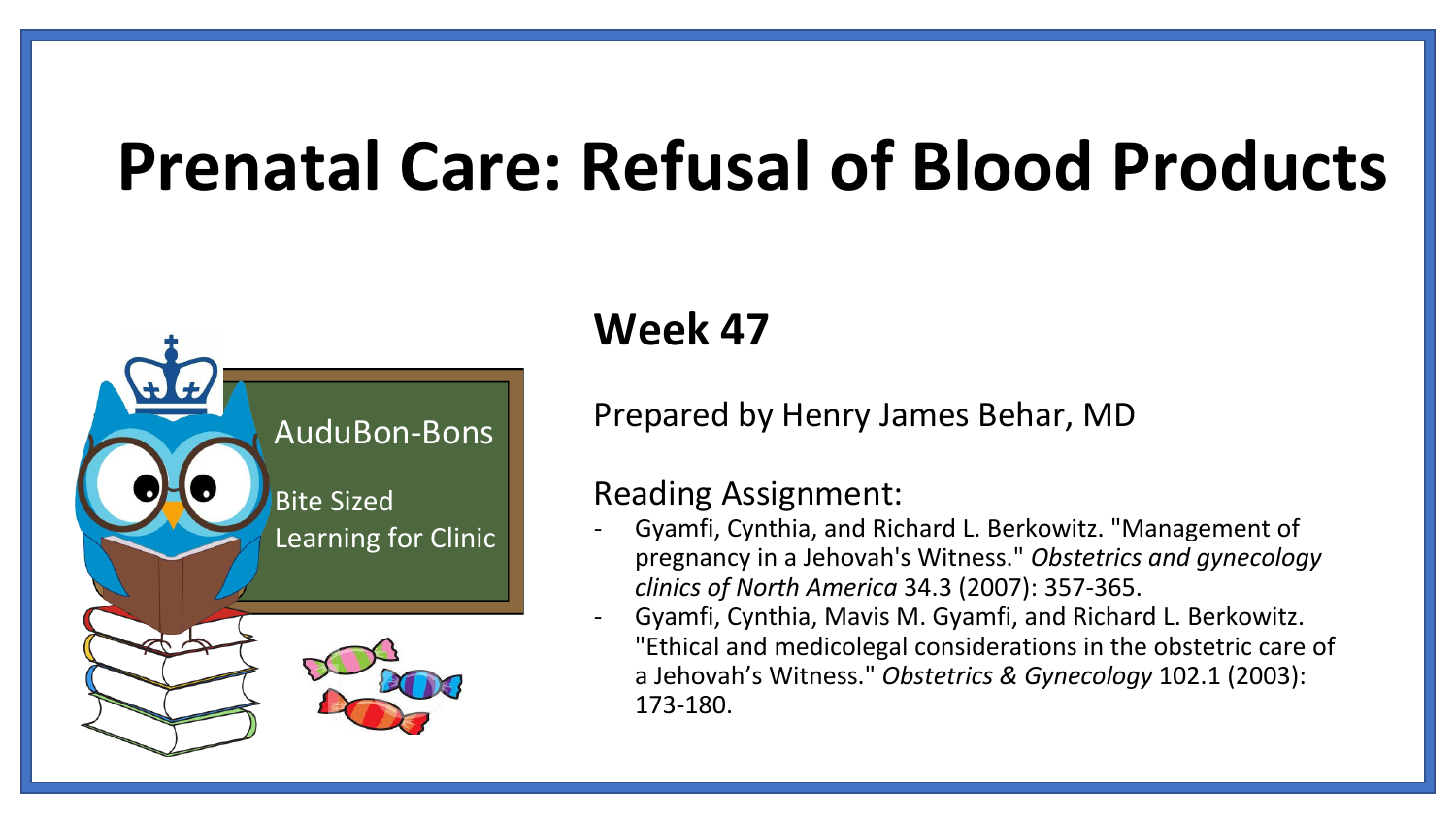

- Discuss the risks associated with refusal of blood products
- Determine how best to counsel a patient who refuses blood products
- Identify specific recommendations for her antepartum management

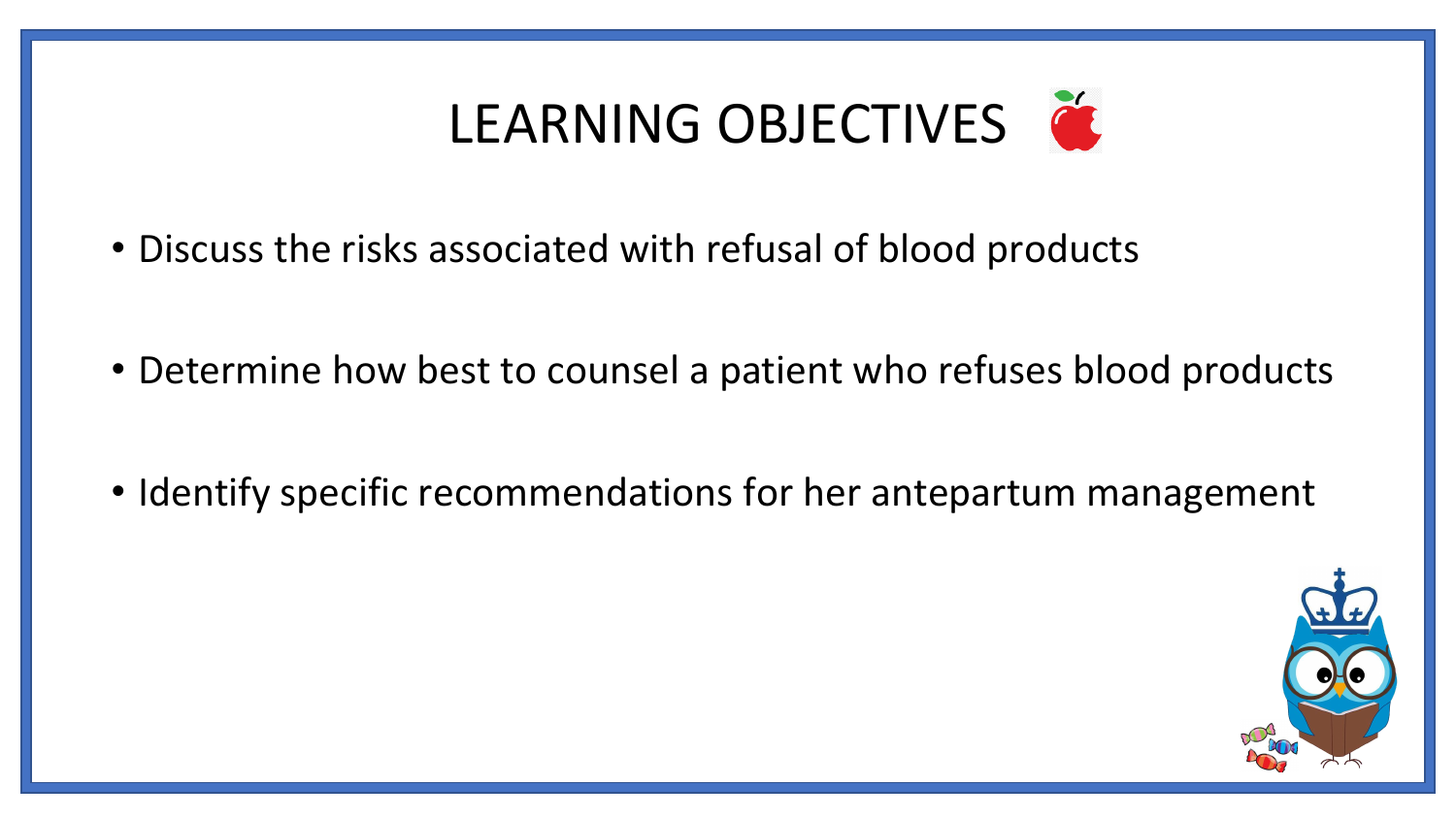### CASE VIGNETTE

- Ms. Nunca Sangre is a 34 year old G4P2103 @ 11w3d EGA presenting for a new Ob visit.
- She denies any complaints today; denies vaginal bleeding or pelvic pain.
- You notice that she has a copy of The Watchtower magazine with her, so you ask if she is a Jehovah's Witness.
- She is.

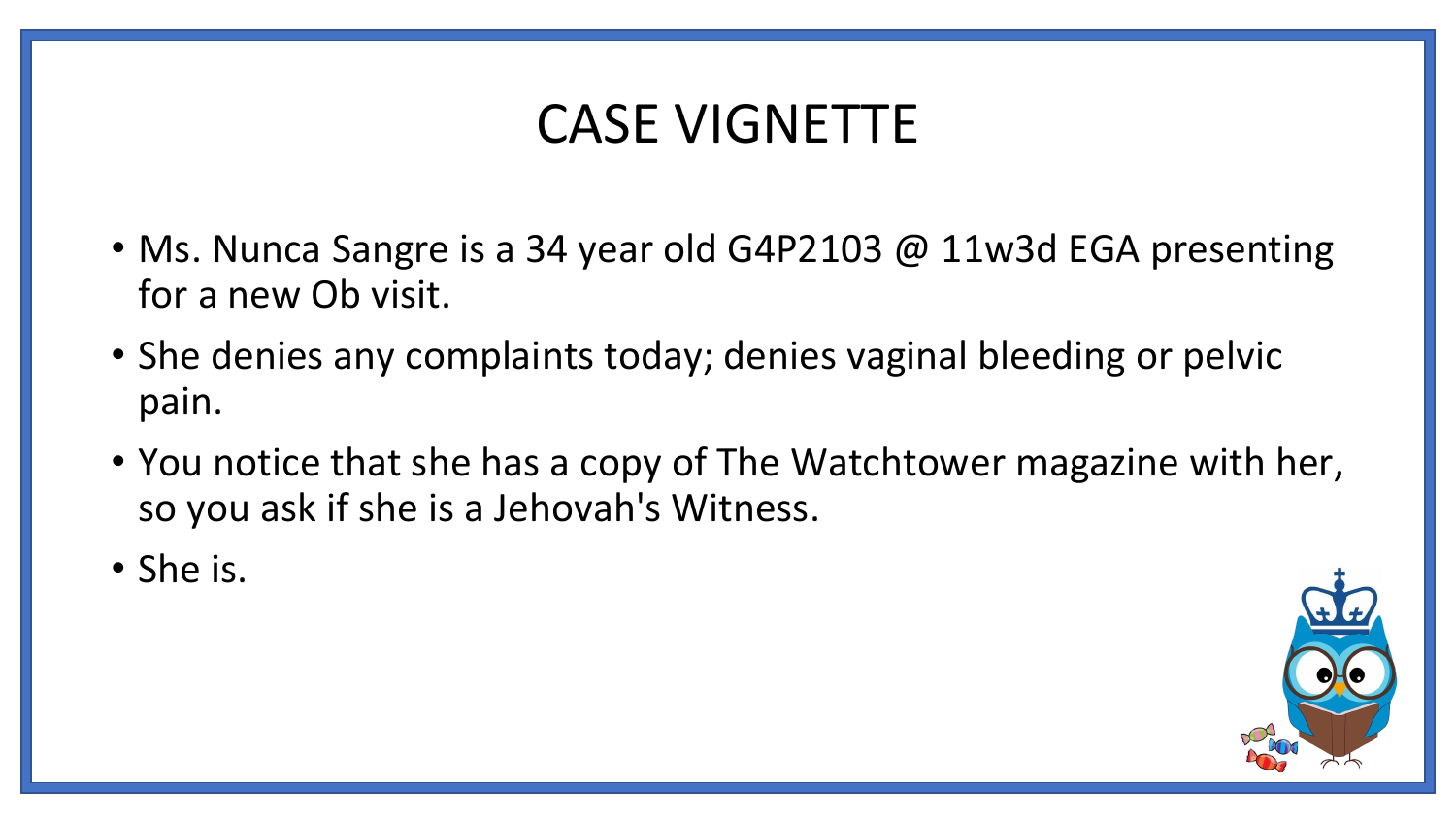# JEHOVAH'S WITNESSES

- Branch of Christianity founded by Charles Russell in Pennsylvania in 1872
- Approximately 7 million followers worldwide
	- Jehovah's Witnesses represent approximately 0.4% of the US population
- Adherents generally refuse blood products due to the literal interpretation of several verses in the Bible
	- *"Only, you shall not eat flesh with its life, that is, its blood."* Genesis 9:4
	- "*If any man . . . eats any sort of blood, I will certainly set my face against the one who is eating the blood, and I will cut him off from among his people. For the life of the flesh is in the blood."*— Leviticus 17:10, 11
- Some patients who are Jehovah's Witnesses may accept some, or rarely all, blood products or derivatives.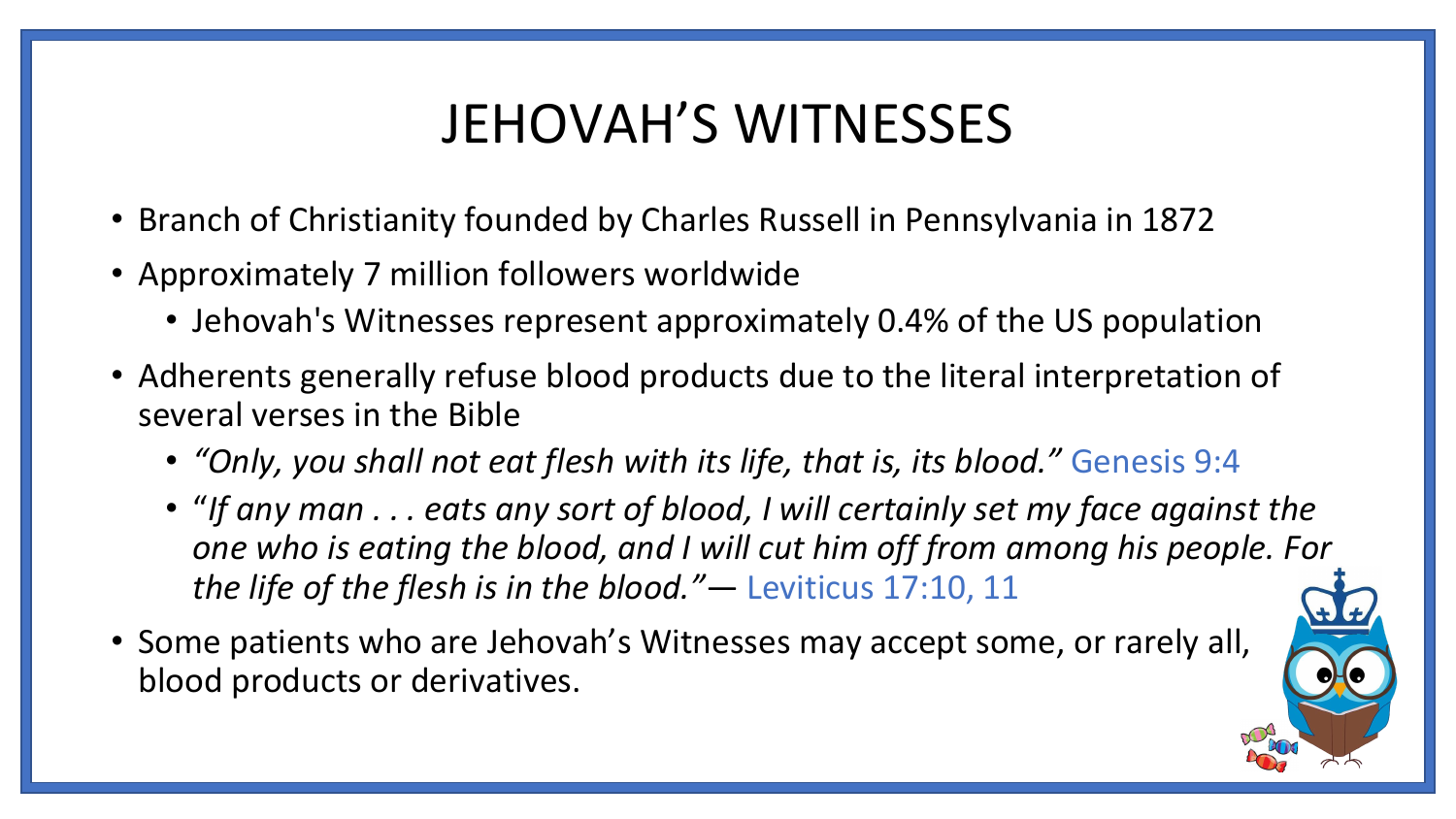**How do you determine if your patient accepts or refuses blood products?**

• Pregnant Jehovah's Witnesses are usually encouraged to make their position on blood transfusion known early in pregnancy

**ASK**

- Every new obstetric patient should be asked whether they accept blood products at their initial visit and their response should be documented.
- If they report that they do not accept blood products, determine if that includes all or some blood products.

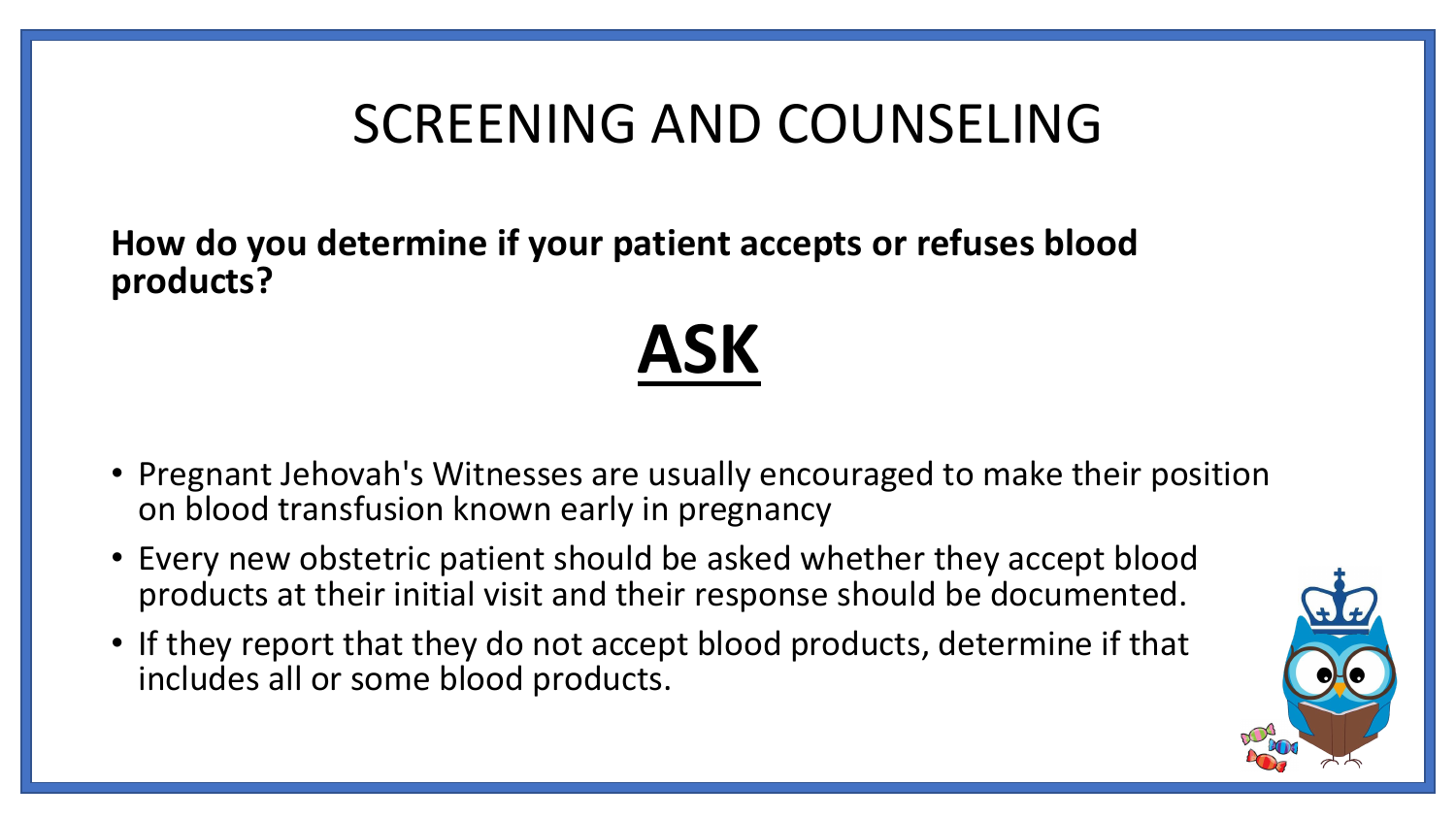# COLUMBIA | COLUMBIA UNIVERSITY

SLOANE HOSPITAL FOR WOMEN DEPARTMENT OF OBSTETRICS AND NURSING PERINATAL PRACTICE GUIDELINES

#### **Check List for Blood Products/Techniques** for Jehovah's Witness Patients

I hereby consent to receive the blood products and techniques marked below:

 $( )$  Blood

( ) Fresh Frozen Plasma

 $( )$  Cryoprecipitate

 $( )$  Albumin

( ) Isolated Factor Preperations

( ) Non Blood Plasma Expanders

 $( )$  Hemodilution

 $( )$  Cell Saver

( ) None of the Above

**Patient's Name (Please Print)** 

**Patient's Singnature** 

Witness

Date

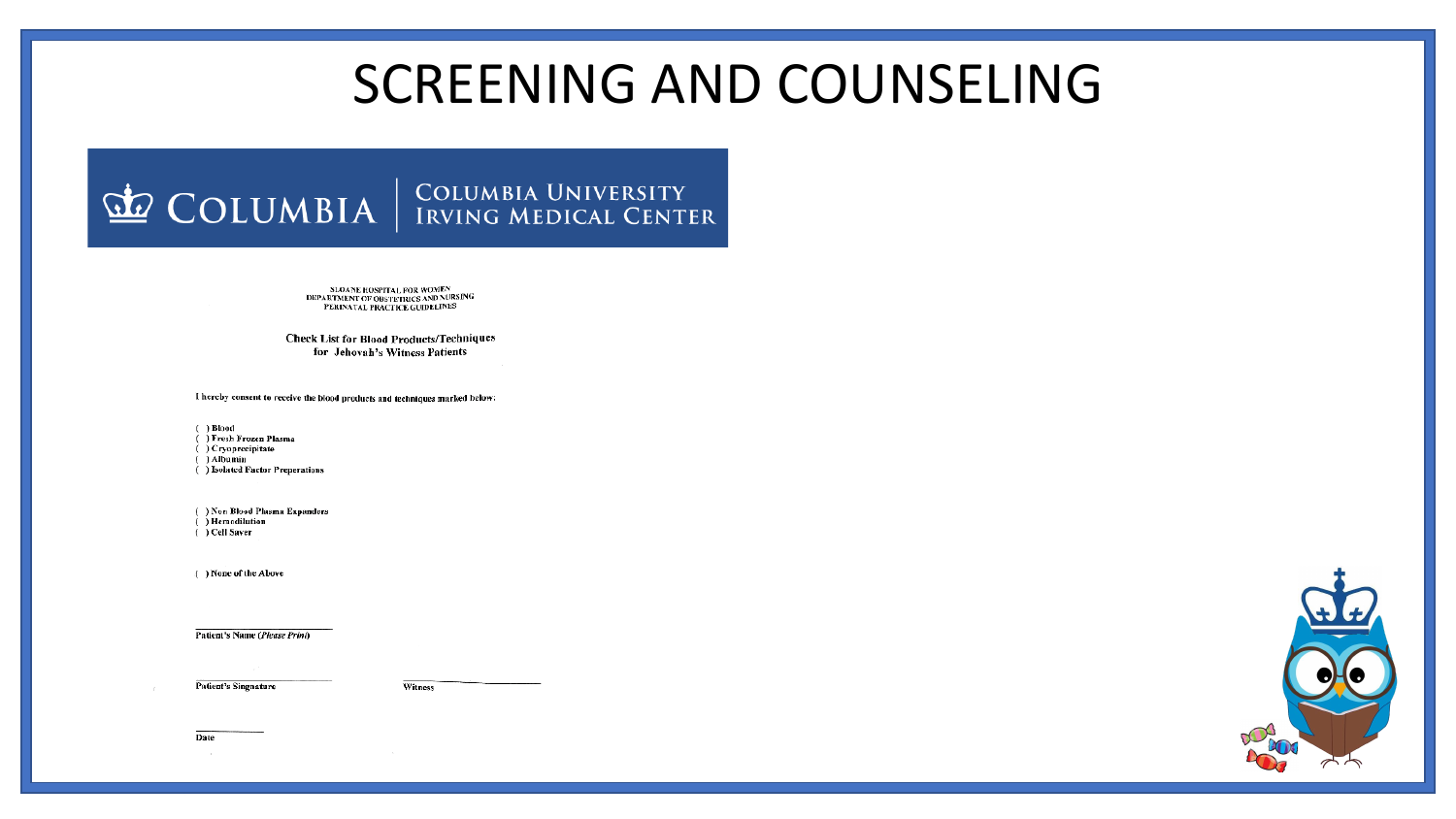**How do you counsel your patient regarding the risks of refusing blood products?**

- Obstetric hemorrhage is the second leading cause of maternal mortality in the United States
- Studies have shown that pregnant patients who refuse all blood products have as great as a 130-fold greater risk of maternal morbidity and 3.1-fold increase in serious morbidity associated with hemorrhage
- It is estimated that approximately 1000 Jehovah's Witnesses die annually due to refusal of blood products

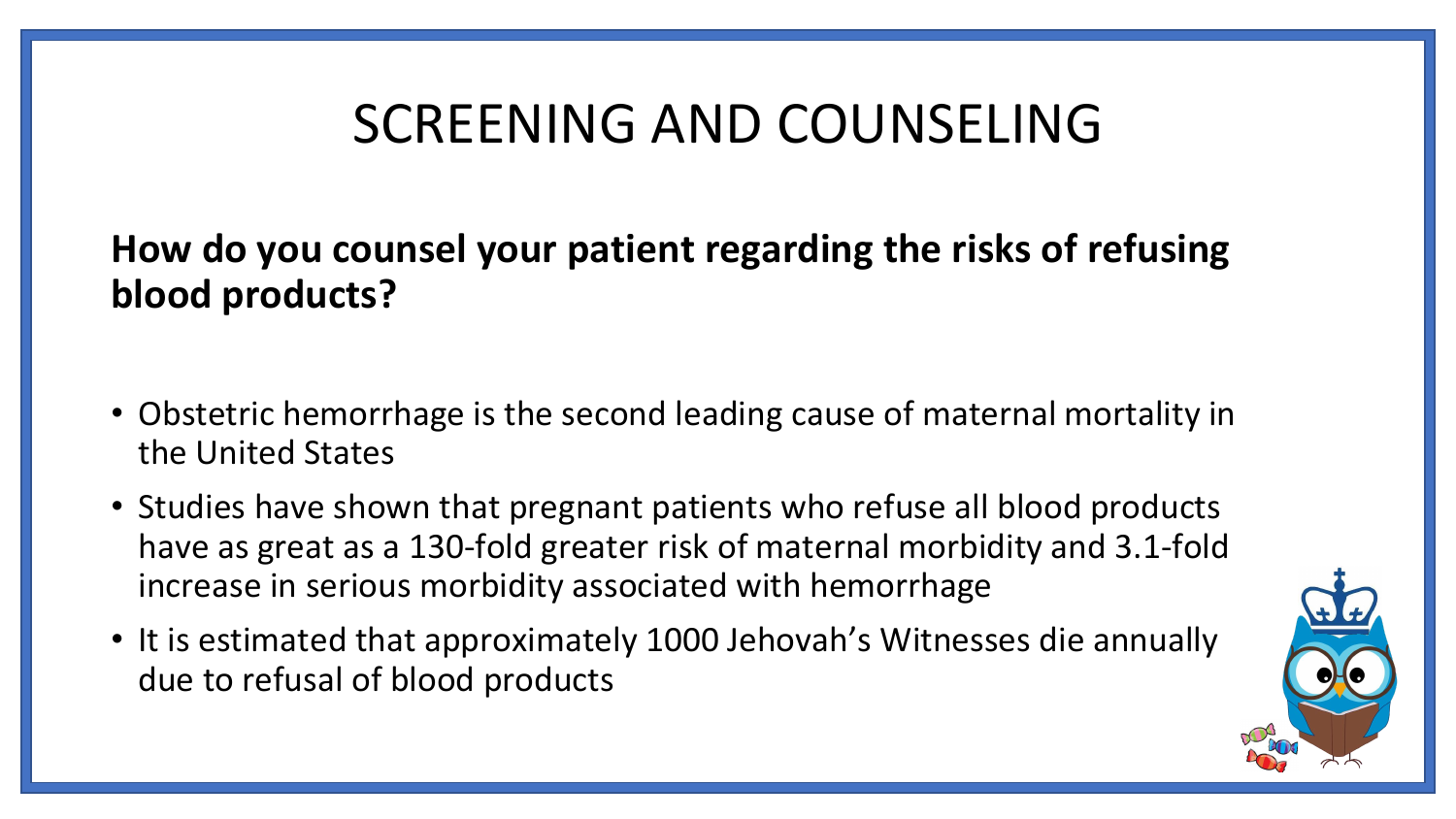Table 3 Comparison of studies reporting morbidity and mortality rate in Jehovah's Witness patients

|                                     | Singla<br>$et$ al. <sup>14</sup> | Massiah<br>et al. <sup>15</sup> | Van Wolfswinkel<br>et al. $16$ |
|-------------------------------------|----------------------------------|---------------------------------|--------------------------------|
| No. of deliveries                   | 391                              | 116                             | 8850                           |
|                                     |                                  |                                 | (estimated)                    |
| % Cesarean section                  | 16%                              | 24%                             | Not given                      |
| No deaths                           | 2                                | 1                               | 6                              |
|                                     |                                  |                                 | (3 substandard care)           |
| $%$ PPH                             | 6%                               | 6%                              | Not given                      |
| Increased risk of maternal<br>death | 44 fold                          | 65 fold                         | 130 fold                       |

Arulkumaran, Karoshi, Keith, Lalonde, B-Lynch (2012) *A Comprehensive Textbook of Postpartum Hemorrhage 2nd Edition: An essential clinical reference for Effective Management* London, UK: Sapiens Publishing Ltd

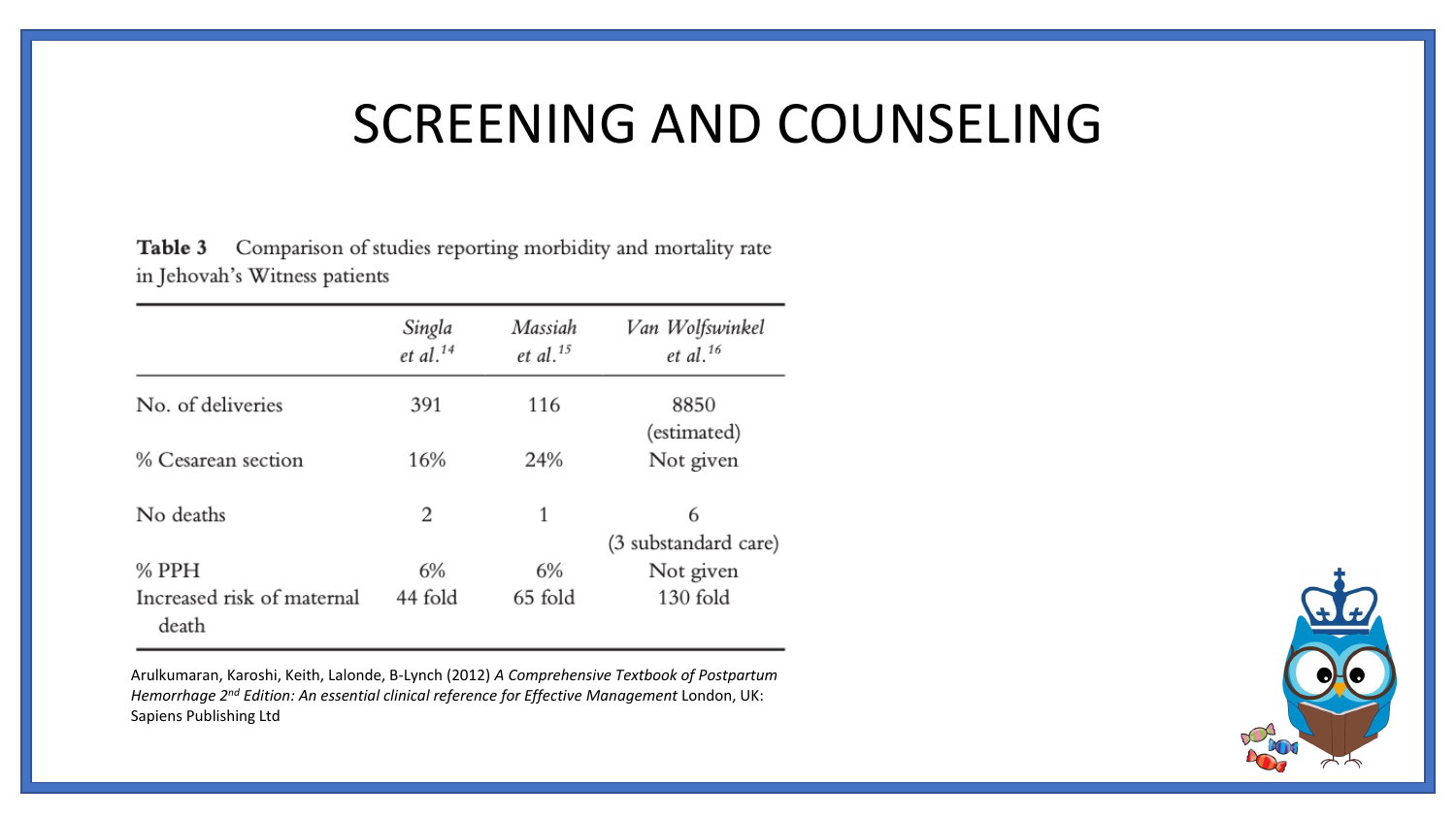#### **What specific antenatal testing do you offer your patient who refuses blood products?**

- Assess for **anemia**
	- CBC to monitor hemoglobin/hematocrit monthly
	- Attempt to maintain a hemoglobin/hematocrit above 12g/dL / 40%
- Assess for **abnormal placentation if obstetrically indicated**
	- Significantly higher risks for morbidity and mortality is associated with placenta accreta

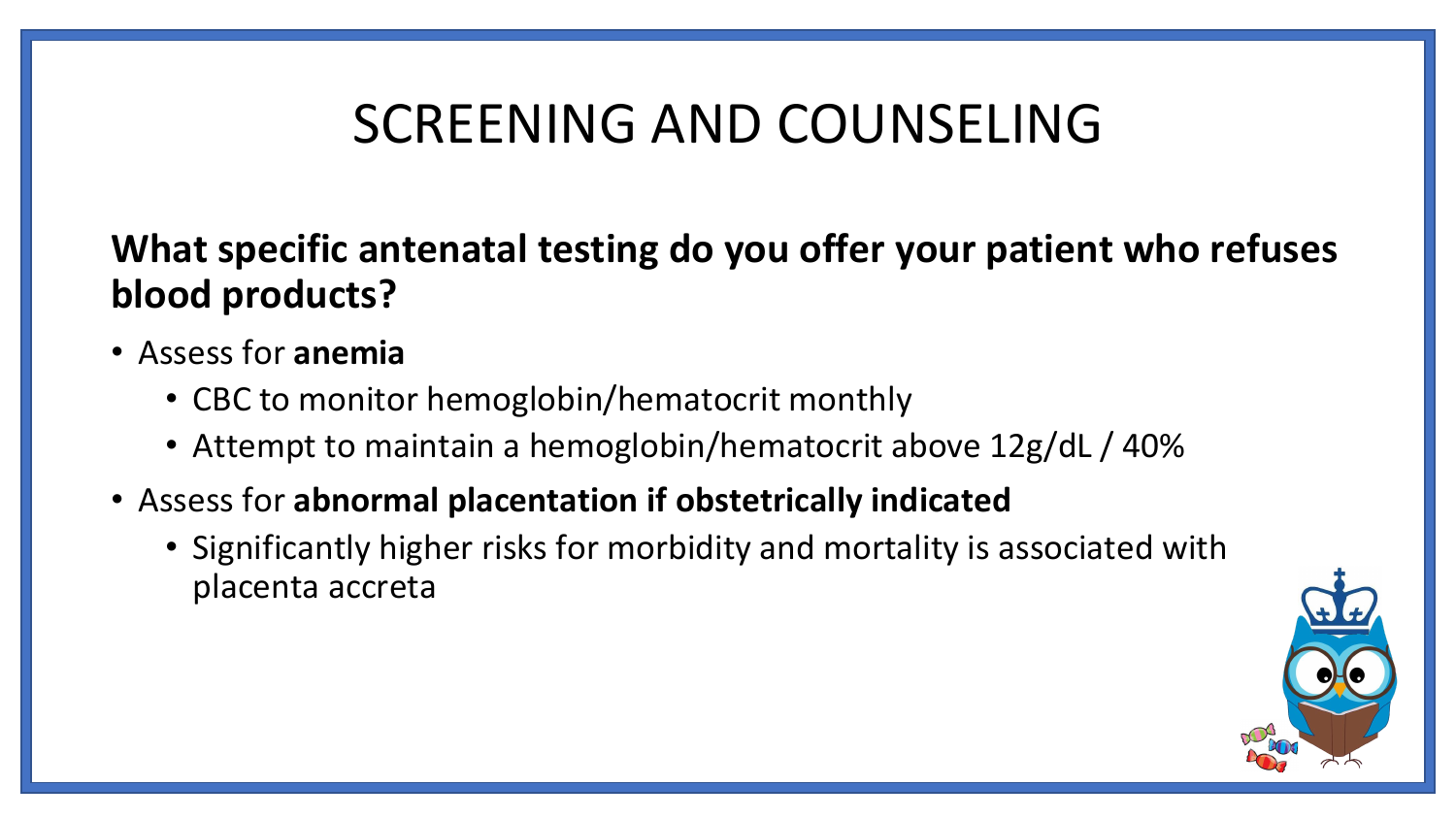**How do you manage anemia in your patient who refuses blood products?** 

- Lab assessment for specific types of anemia
	- MCV, MCH, MCHC, reticulocyte count, TIBC, transferrin, ferritin, vitamin B12, folate
- Supplement deficiencies
	- Consider parenteral administration
		- A single infusion of IV iron can provide 1000 mg of elemental iron compared to 25mg/day of elemental iron via the GI tract
- Erythropoeitin can increase hemoglobin ~1.44g/dL

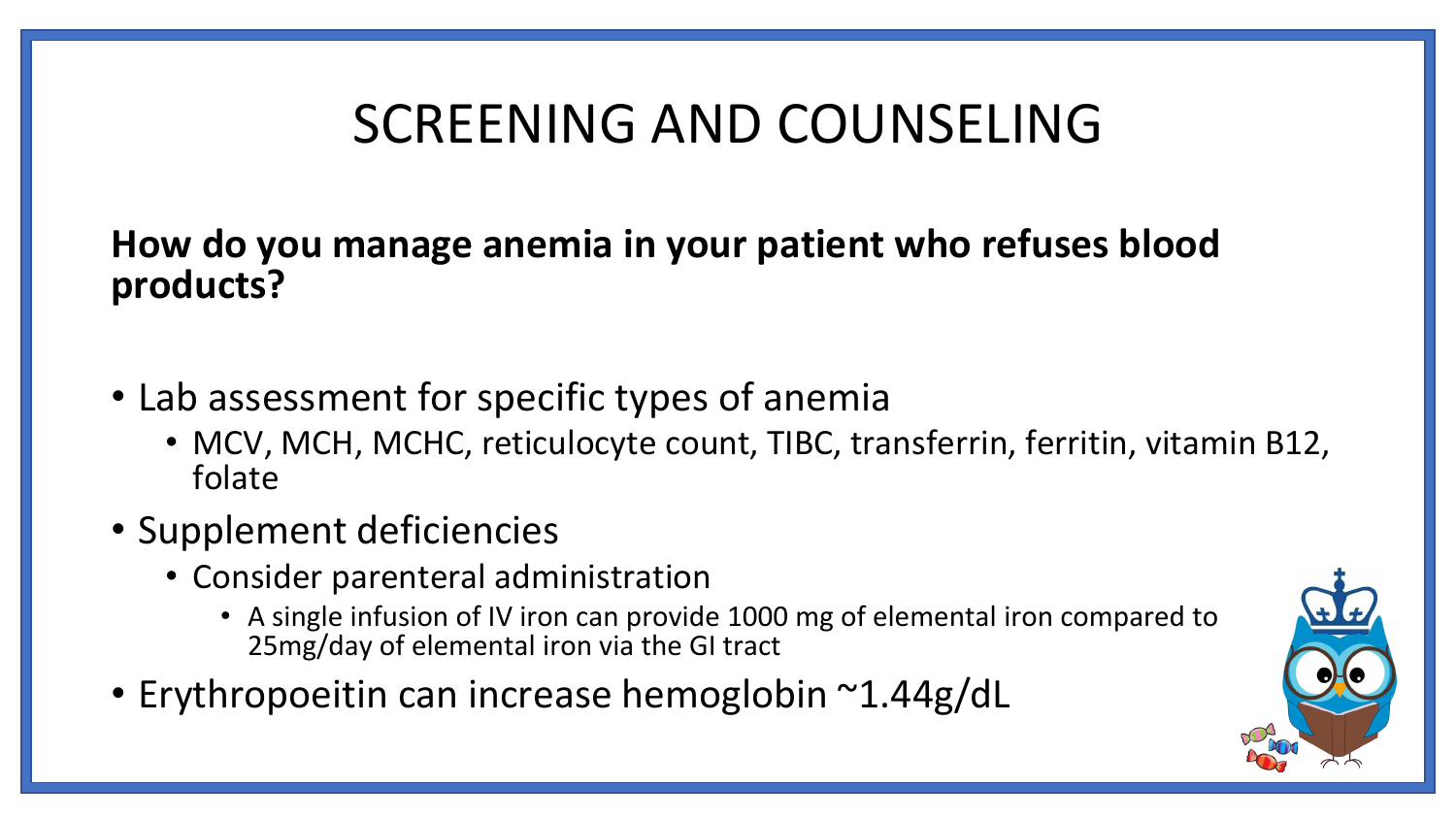**How do you plan in advance for intrapartum management of your patient who refuses blood products?** 

- Antepartum consultation with:
	- MFM
	- Anesthesiology
	- Hematology
- Discuss and prepare alternatives to blood products:
	- Intraoperative blood salvage
	- Antifibrinolytics
	- Recombinant factor VIIa
- End of life decisions:
	- Health care proxy
	- Assigning guardian for unborn child(ren)

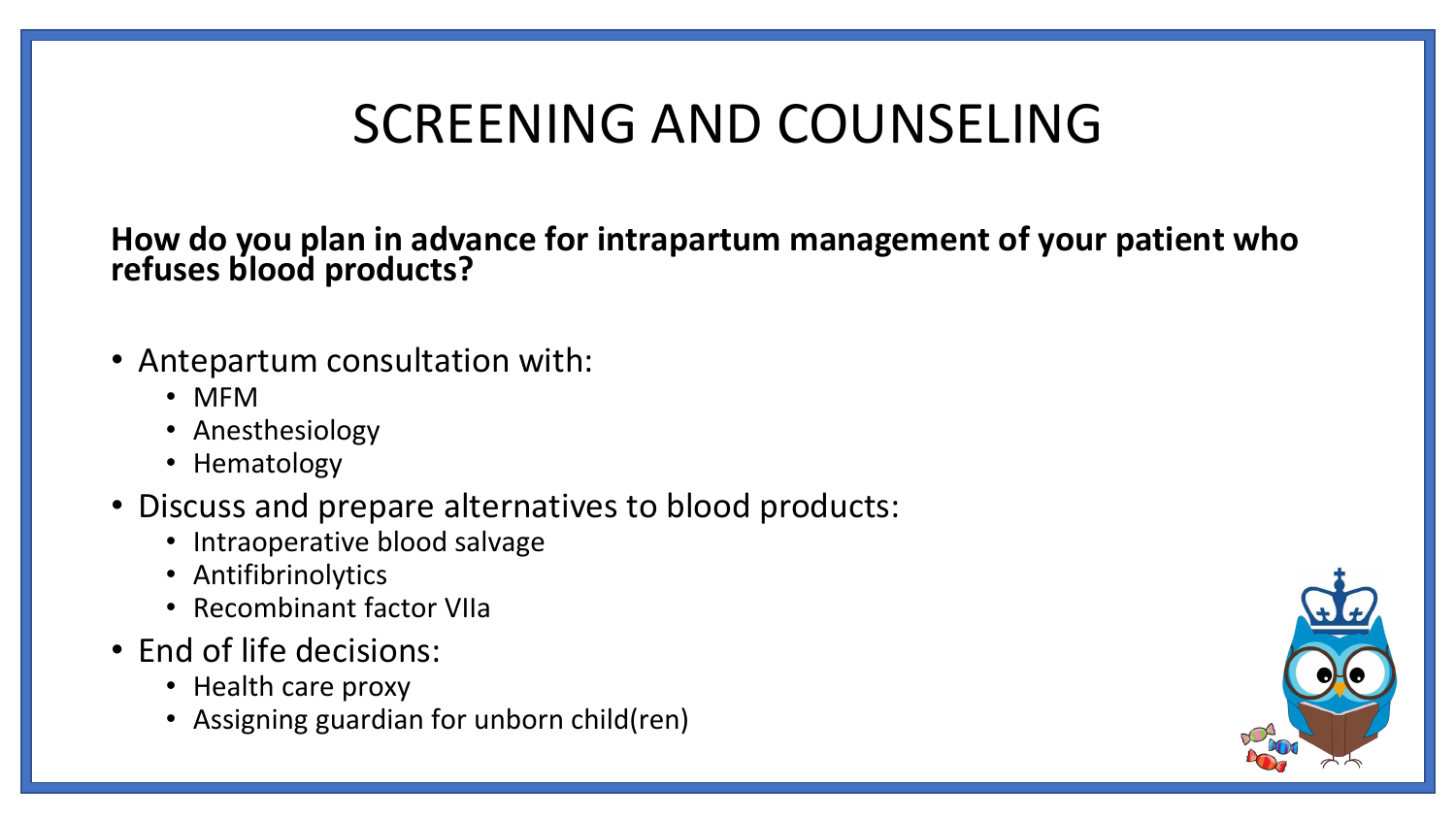# MEDICAL ETHICS

**What principles of medical ethics are important to consider when counseling a patient who refuses blood products?** 

#### • **Autonomy**

• The right of competent adults to make informed decisions about their own medical care.

#### • **Beneficence**

• The principle of acting in the best interest of the patient.

#### • **Nonmaleficence**

- *Primum non nocere*
- "First, do no harm."

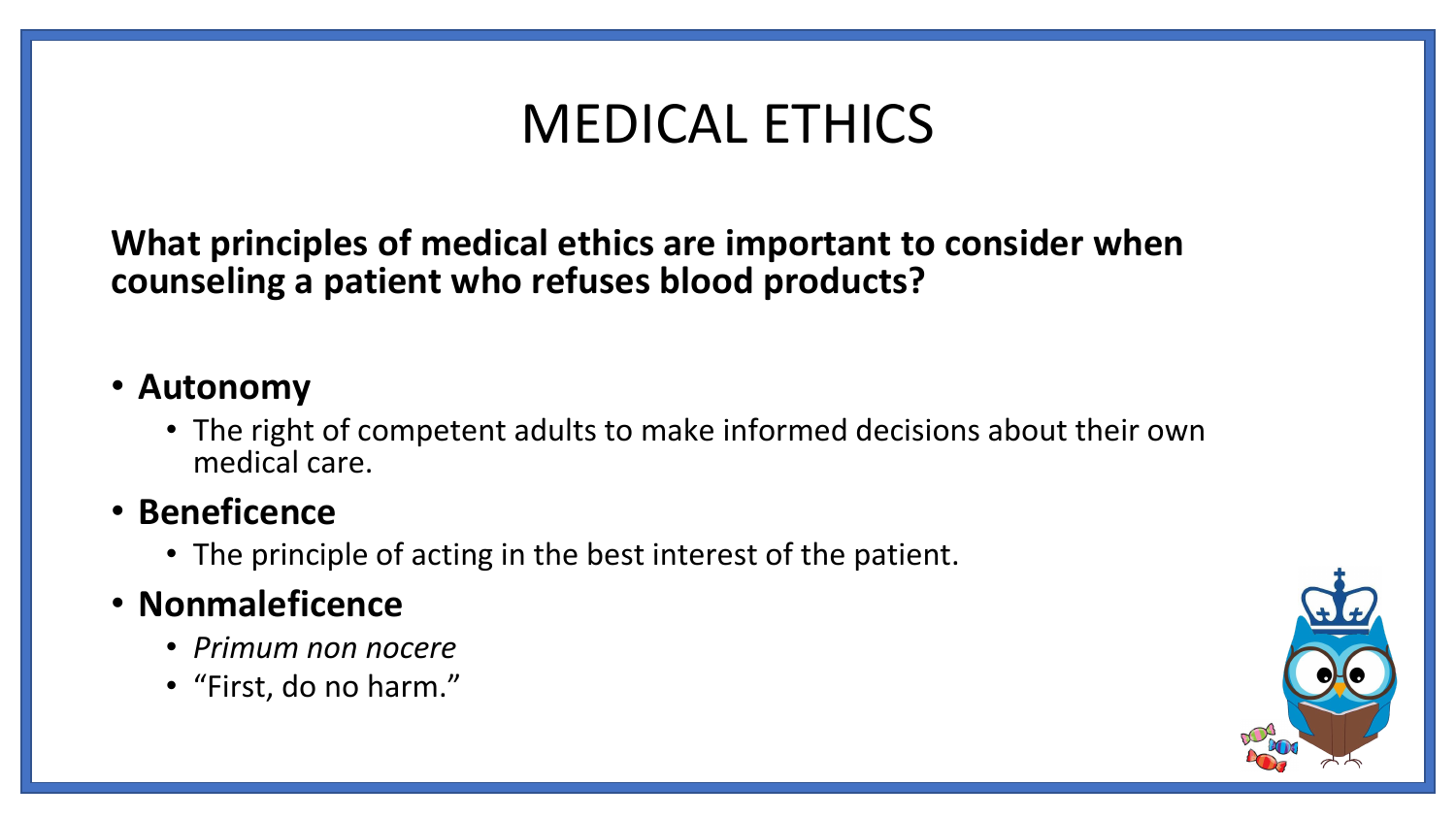# SOCIAL DETERMINANTS OF HEALTH

Black women are at higher risk of severe morbidity and mortality associated with PPH.

- Study by Gyamfi, et al. looked at risks of morbidity from 2012-2014 among 360,000 women with PPH
- Risk for severe morbidity was significantly higher among non-Hispanic black women (26.6%) than non-Hispanic white, Hispanic, or Asian or Pacific Islander women (20.7%, 22.5%, 21.4%

Risk of death for non-Hispanic black women is significantly higher than for non-black women (121.8 per 100,000 deliveries vs 24.1 per 100,000 deliveries)

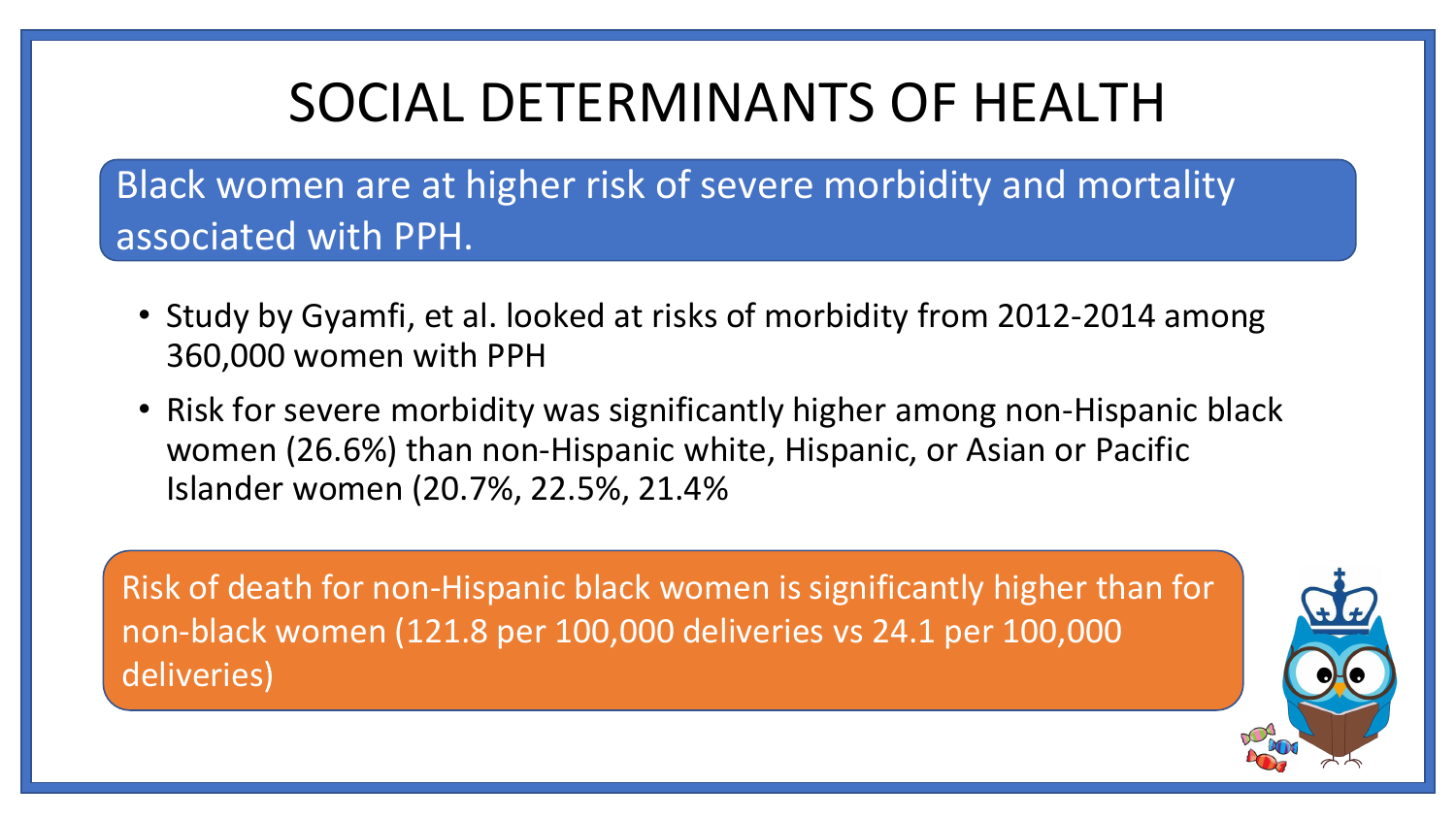#### EPIC .PHRASE

#### **.BBonbldproductcounseling**

#### Description: Plan for Obstetric Patients Not Accepting Blood

The patient was briefly counseled about the increased risks for severe morbidity and mortality seen with refusal of blood products during pregnancy. Need for a health care proxy was discussed, and delivery location was recommend for CHONY. Aggressive treatment of anemia in pregnancy was recommended. The patient was informed they would be referred to Perinatal for a more detailed consult.

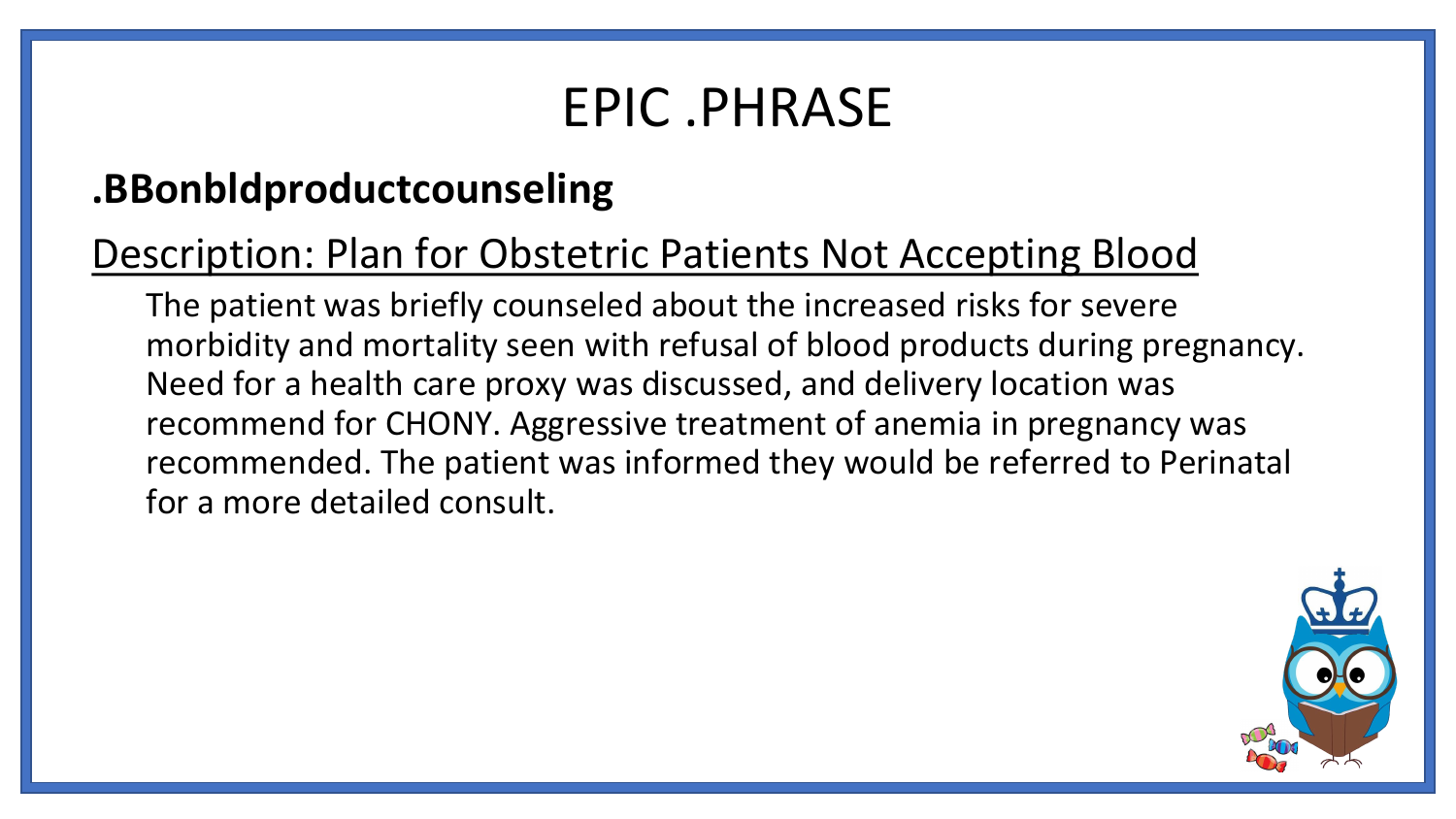#### CODING AND BILLING

• **ICD-10: Z53.1** - Procedure and treatment not carried out because of patient's decision for reasons of belief and group pressure and treatment not carried out because of patient's decision for reasons of belief and group pressure